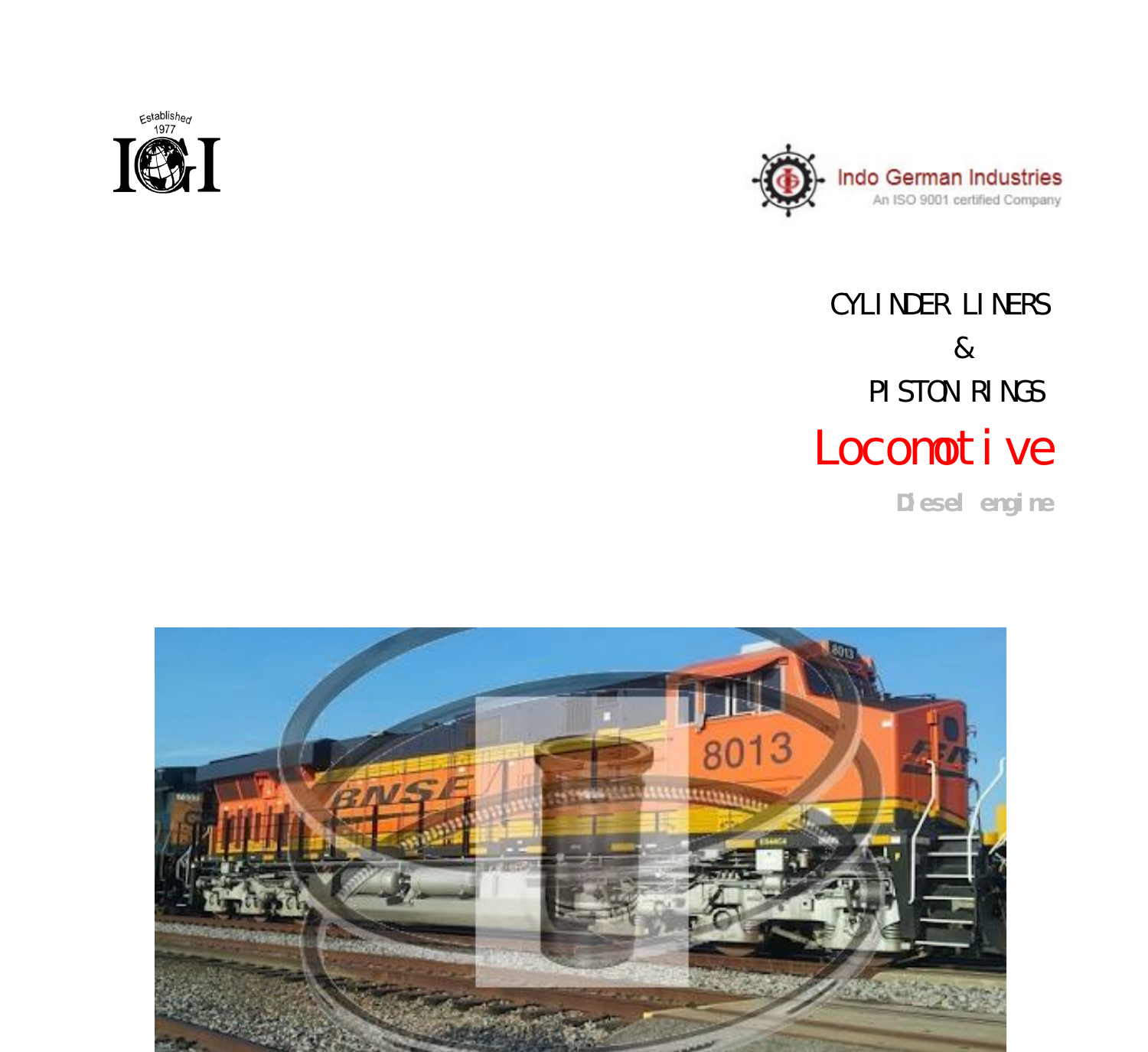### QUALITY

INDO GERMAN IND. commitment to quality is evident in every aspect of our business. Our quality system is ISO certified. We thoroughly inspect every part for potential defects and have procedures in place to ensure accurate order fulfillment, proper packing and full traceability of all items shipped. For our overseas customers, this means we take extra care to ensure thatproducts are packed properly to protect against damage from weather and handling. Our perfect standards ensure that we sell or supply only the highest quality parts – which results in better performance, and ultimately leads to improved operating efficiency and lower costs. We know how important quality parts are to our customers overall bottom line, and make sure we exceed their expectations.

#### "Because quality and knowhow are essential"

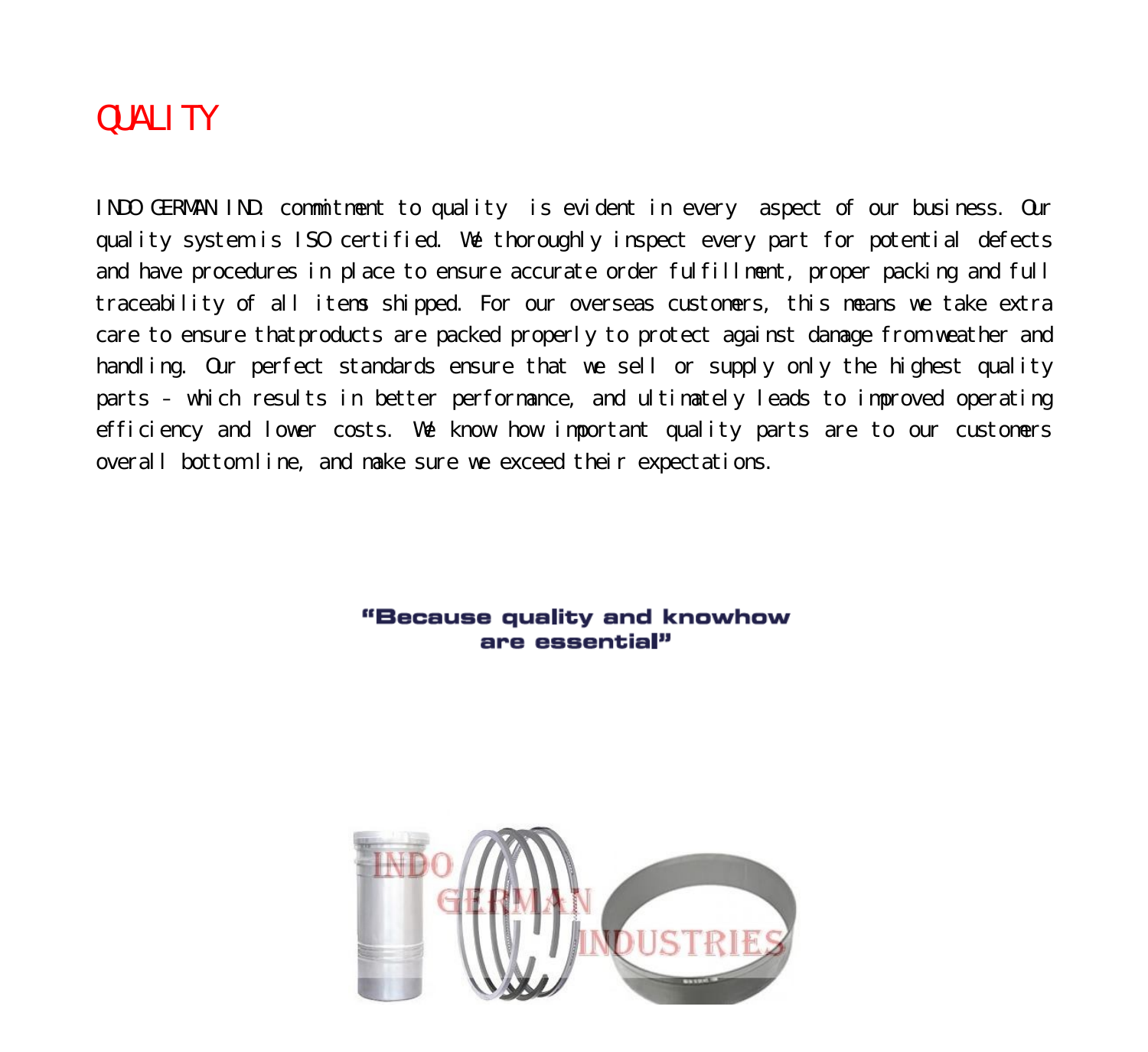### The Core Value

#### **The Most Difficult we do first, Impossible may take some time.**

One of the simplest statements to understand, but one of the most challenging to implement. Through this statement we are inspiring people of every quarter by sending a strong message.

Customers give us difficult jobs; we will surely meet your needs. Give us impossible jobs, we will innovate and deliver in some time, BUT WE WILL DELIVER for sure.

Management get ready team, we will be tested by the markets, we will be challenged to do the impossible, we will be dared to accomplish the unthinkable and we will still DO IT.

Employees you are the backbone of the company. It is not an easy go for you either. You will be on the front articulating our vision and making impossible, Possible and Possible, Profitable.

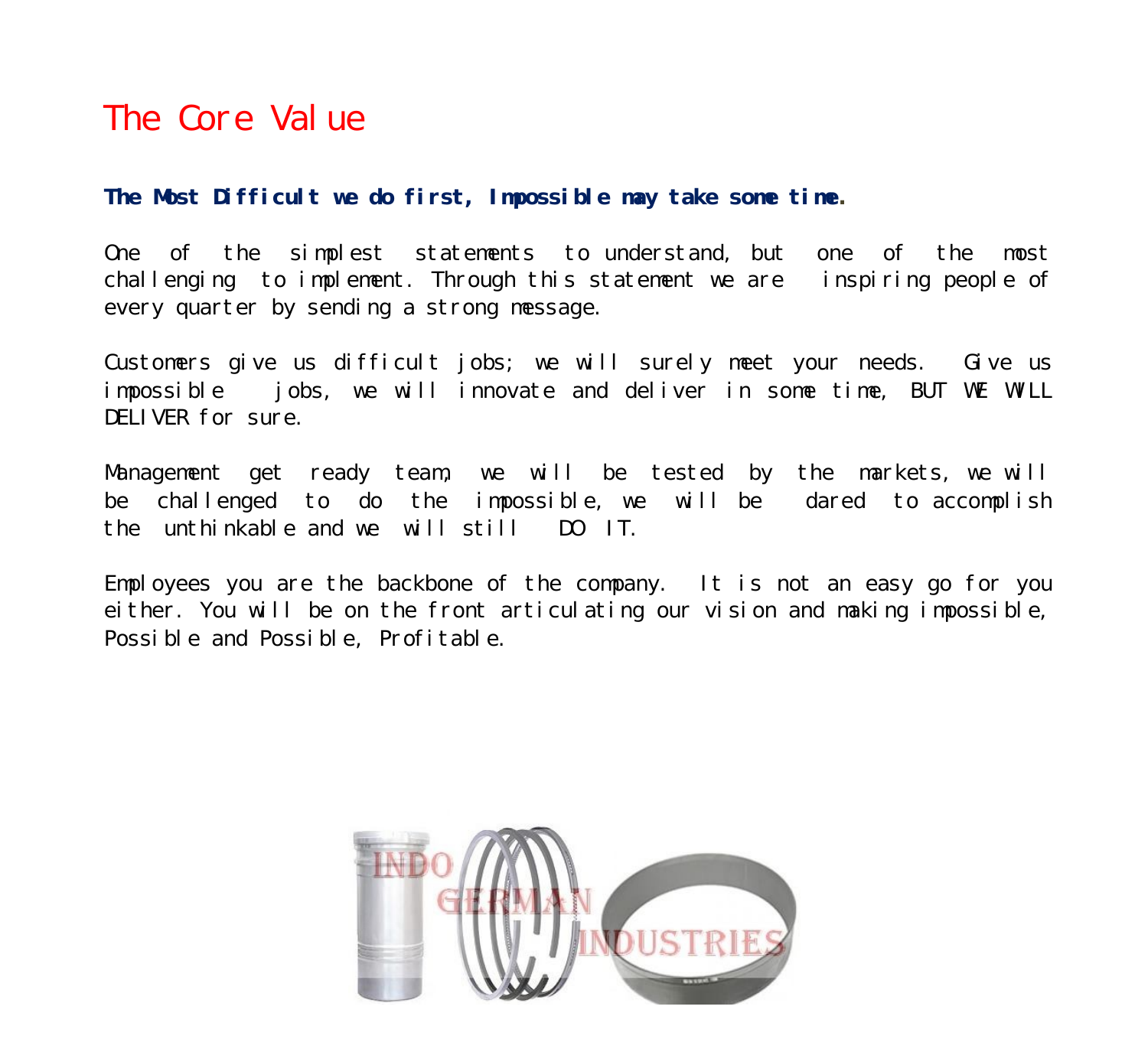# CYLINDER LINER DATA

| <b>LINER</b><br><b>DESCRIPTION</b> | <b>Psc</b><br><u>In</u><br><b>One</b><br><b>Set</b> | ALCO PART NUMBER<br><b>Complete</b><br><b>Part</b><br>Individual Part Number<br>No. |           |  |                          |                          |  |  |  |
|------------------------------------|-----------------------------------------------------|-------------------------------------------------------------------------------------|-----------|--|--------------------------|--------------------------|--|--|--|
| Honey chrome plated                |                                                     | 22110115                                                                            | 101205791 |  |                          |                          |  |  |  |
| <b>Unplated STD</b>                |                                                     | 2211017-1                                                                           |           |  | $\overline{\phantom{a}}$ |                          |  |  |  |
| Tuffiried& Nitrided.               |                                                     | 2211017                                                                             |           |  | $\overline{\phantom{a}}$ |                          |  |  |  |
| Open grain                         |                                                     | 22110121                                                                            | 10124603  |  | $\overline{\phantom{a}}$ |                          |  |  |  |
| Plain Chrome Plated Bore           |                                                     | 22110119-1                                                                          |           |  | $\overline{\phantom{a}}$ |                          |  |  |  |
| Cylinder Liner STD size            | ◀                                                   | 22101120                                                                            |           |  | $\overline{\phantom{a}}$ |                          |  |  |  |
| <b>Cylinder Liner</b>              |                                                     | 10123416                                                                            | 10125036  |  | $\overline{\phantom{a}}$ | $\overline{\phantom{a}}$ |  |  |  |

### LINER SLEEVE LOWER DATA

| <b>SLEEVE</b><br><b>DESCRIPTION</b> | <b>Psc</b><br>ln.<br><b>One</b><br><b>Set</b> | <b>Complete</b><br><b>Part</b><br>No. |          |          | ALCO PART NUMBER<br>Individual Part Number |  |
|-------------------------------------|-----------------------------------------------|---------------------------------------|----------|----------|--------------------------------------------|--|
| Liner Sleeve Lower STD size         |                                               | 2311062-1                             | 10120725 | 10124998 |                                            |  |
| Liner sleeve 0.44 oversize          |                                               |                                       | 10123672 |          |                                            |  |
| Liner sleeve 0.60 oversize          |                                               | $\overline{\phantom{a}}$              | 10123684 |          | $\overline{\phantom{0}}$                   |  |

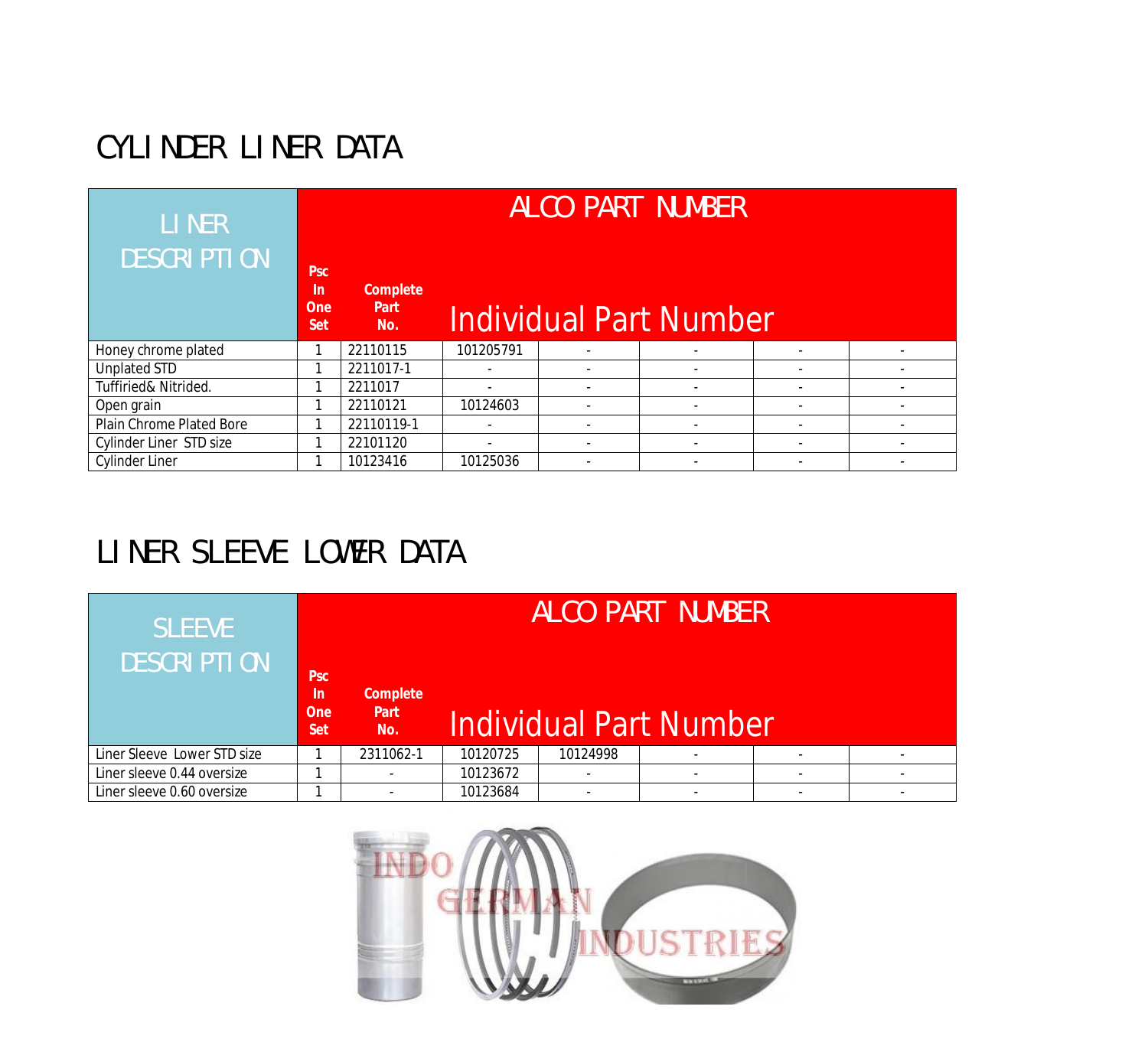## PISTON RING DATA

| <b>RING</b>                | <b>ALCO PART NUMBER</b>                             |                                           |                |                          |                                    |                |                          |  |
|----------------------------|-----------------------------------------------------|-------------------------------------------|----------------|--------------------------|------------------------------------|----------------|--------------------------|--|
| <b>DESCRIPTION</b>         | <b>Psc</b><br><b>In</b><br><b>One</b><br><b>Set</b> | <b>Complete</b><br><b>Set Part</b><br>No. |                |                          | <b>Individual Ring Part Number</b> |                |                          |  |
| Piston ring sets STD       | 5                                                   | 2420058                                   | 2421028-2      | 2421029-1                | 24210210                           |                |                          |  |
| Piston ring sets STD       | 5                                                   | 2420052                                   | 2421024-1      | 2421017-1                | 2421022-2                          |                |                          |  |
| Piston ring sets STD       | 5                                                   | 24200512                                  | 24210232       | 24210233                 | 24210210                           | $\mathbf{r}$   | $\overline{\phantom{a}}$ |  |
| Piston ring sets STD       | 5                                                   | 2420056                                   | 2421024-1      | 2421017-1                | 24210223                           | 2421022-2      | $\blacksquare$           |  |
| Piston ring sets STD       | 5                                                   | 2420055-1                                 | 2421028-2      | 2421029-1                | 24210233                           | 24210210       |                          |  |
| Piston ring sets STD       | 6                                                   | 2420051-1                                 | 2421028-2      | 2421029-1                | 24210223                           | 24210210       |                          |  |
| Piston ring 0.015 oversize |                                                     |                                           | 24210216       | 24210217                 | 24210218                           | 24210219       | 24210234                 |  |
| Piston ring 0.015 oversize | 1                                                   | $\blacksquare$                            | 24210236       |                          |                                    |                |                          |  |
| Piston ring 0.030 oversize |                                                     | $\overline{\phantom{0}}$                  | 24210211       | 24210212                 | 2421025                            | 2421018        | 24210235                 |  |
| Piston ring 0.030 oversize |                                                     | $\blacksquare$                            | 24210237       |                          |                                    |                |                          |  |
| Plasma Piston Ring         |                                                     |                                           | 24210240       |                          |                                    |                | $\overline{\phantom{a}}$ |  |
| Piston ring STD            | 5                                                   | 10031212                                  | 10245595       | 10245601                 | 10245777                           | 10245789       | $\blacksquare$           |  |
| Piston ring STD            | 3                                                   | 10031558                                  |                |                          |                                    |                | $\overline{\phantom{a}}$ |  |
| Piston ring STD            | 5                                                   | 10031522                                  |                | $\overline{\phantom{a}}$ | $\overline{\phantom{m}}$           |                | $\overline{\phantom{a}}$ |  |
| Piston ring STD            | 5                                                   | 10031534                                  | $\blacksquare$ | $\sim$                   | $\blacksquare$                     | $\overline{a}$ | $\blacksquare$           |  |
| Piston ring sets STD       | 5                                                   | 24200517                                  | 24210240       | 2421029-1                | 24210223                           | 24210210       | $\overline{\phantom{a}}$ |  |
| Piston ring sets STD       | 5                                                   | 24200512-1                                | 24210232-1     | 24210233-1               | 24210210                           |                | $\overline{\phantom{a}}$ |  |
| Piston ring sets STD       | 5                                                   | 24200512-2                                | 24210232-1     | 24210233-1               | 24210210                           |                |                          |  |

**There is more … For items not listed in this Catalog inquire at info@indogermanind.com**